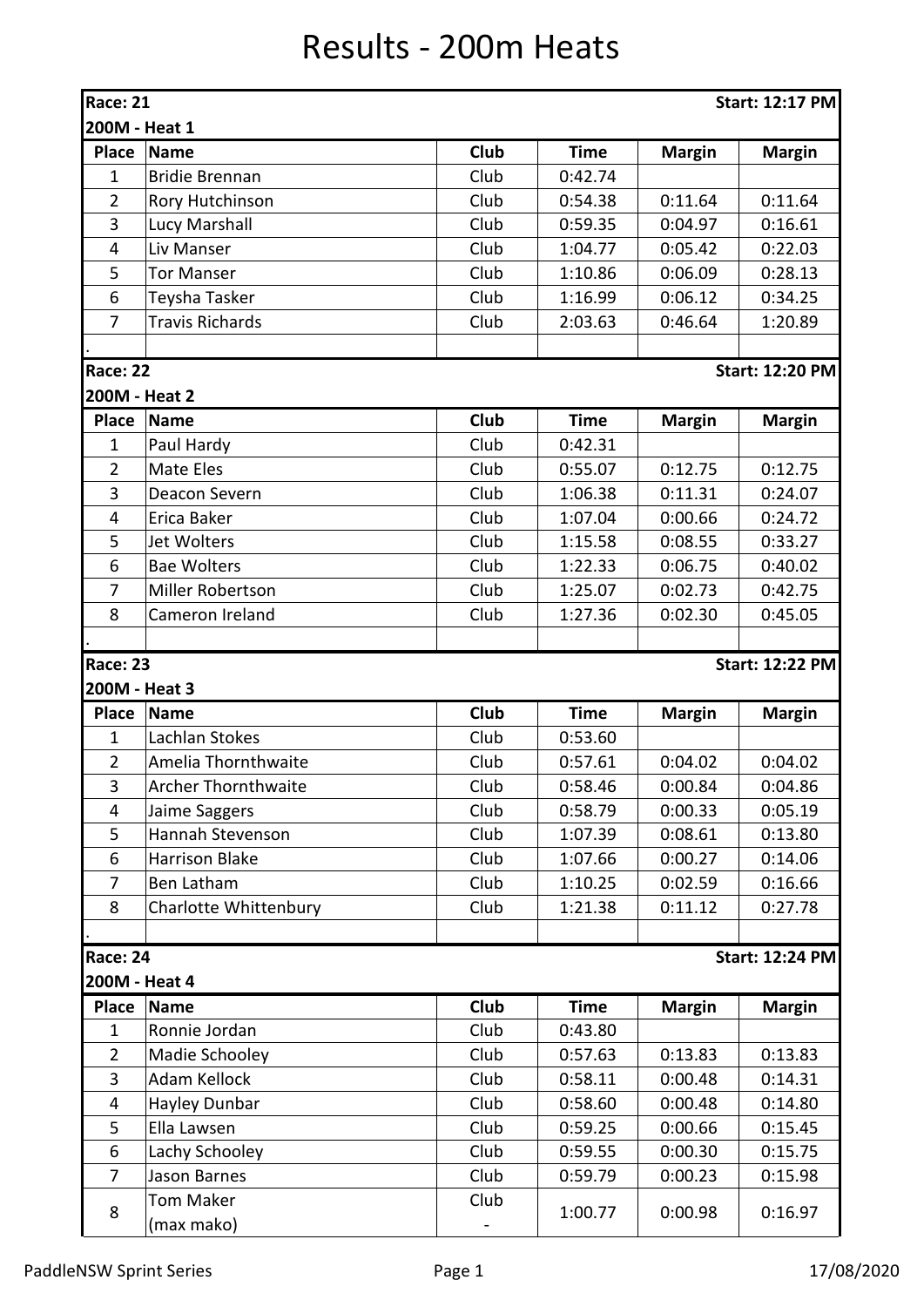## Results - 200m Heats

| <b>Race: 25</b> |                         |             |             |               | <b>Start: 12:26 PM</b> |  |  |  |
|-----------------|-------------------------|-------------|-------------|---------------|------------------------|--|--|--|
| 200M - Heat 5   |                         |             |             |               |                        |  |  |  |
| <b>Place</b>    | <b>Name</b>             | <b>Club</b> | <b>Time</b> | <b>Margin</b> | <b>Margin</b>          |  |  |  |
| $\mathbf{1}$    | <b>James Euers</b>      | Club        | 0:45.74     |               |                        |  |  |  |
| $\overline{2}$  | Davara Marshall         | Club        | 0:46.27     | 0:00.53       | 0:00.53                |  |  |  |
| 3               | Lachlan Ireland         | Club        | 0:50.82     | 0:04.55       | 0:05.08                |  |  |  |
| 4               | Eliza Monnock           | Club        | 0:54.04     | 0:03.22       | 0:08.30                |  |  |  |
| 5               | sam ruban               | Club        | 0:54.54     | 0:00.50       | 0:08.80                |  |  |  |
| 6               | Charli Munro            | Club        | 0:56.19     | 0:01.66       | 0:10.45                |  |  |  |
| 7               | <b>Charles Kelly</b>    | Club        | 0:58.22     | 0:02.03       | 0:12.48                |  |  |  |
| 8               | Jarvis Saunders         | Club        | 1:03.11     | 0:04.89       | 0:17.38                |  |  |  |
|                 |                         |             |             |               |                        |  |  |  |
| <b>Race: 26</b> |                         |             |             |               | <b>Start: 12:29 PM</b> |  |  |  |
| 200M - Heat 6   |                         |             |             |               |                        |  |  |  |
| <b>Place</b>    | <b>Name</b>             | Club        | <b>Time</b> | <b>Margin</b> | <b>Margin</b>          |  |  |  |
| $\mathbf{1}$    | Daniel Rupenovic        | Club        | 0:46.92     |               |                        |  |  |  |
| $\overline{2}$  | Nina Fitzgerald         | Club        | 0:51.02     | 0:04.09       | 0:04.09                |  |  |  |
| 3               | Jayden Redfern          | Club        | 0:51.29     | 0:00.27       | 0:04.36                |  |  |  |
| 4               | Maximilian Mako         | Club        | 0:54.66     | 0:03.37       | 0:07.74                |  |  |  |
| 5               | <b>Joel Newton</b>      | Club        | 0:55.56     | 0:00.90       | 0:08.64                |  |  |  |
| 6               | Penelope Strickland     | Club        | 1:02.89     | 0:07.33       | 0:15.97                |  |  |  |
| 7               | Andy Lynn               | Club        | 1:11.77     | 0:08.87       | 0:24.85                |  |  |  |
| 8               | Turia Mako              | Club        | 1:15.04     | 0:03.27       | 0:28.11                |  |  |  |
|                 |                         |             |             |               |                        |  |  |  |
| <b>Race: 27</b> |                         |             |             |               | <b>Start: 12:31 PM</b> |  |  |  |
| 200M - Heat 7   |                         |             |             |               |                        |  |  |  |
| <b>Place</b>    | <b>Name</b>             | Club        | <b>Time</b> | <b>Margin</b> | <b>Margin</b>          |  |  |  |
| $\mathbf 1$     | Sean Ryce               | Club        | 0:41.35     |               |                        |  |  |  |
| $\overline{2}$  | bryce munro             | Club        | 0:43.68     | 0:02.33       | 0:02.33                |  |  |  |
| 3               | <b>Scott Tyers</b>      | Club        | 0:45.35     | 0:01.67       | 0:04.00                |  |  |  |
| 4               | Zoe Shirdon             | Club        | 0:48.43     | 0:03.08       | 0:07.08                |  |  |  |
| 5               | Isabelle Rupenovic      | Club        | 0:48.66     | 0:00.23       | 0:07.31                |  |  |  |
| 6               | Lily Fitzgerald         | Club        | 0:49.19     | 0:00.53       | 0:07.84                |  |  |  |
| $\overline{7}$  | Charl Kellermann        | Club        | 0:53.77     | 0:04.58       | 0:12.42                |  |  |  |
|                 |                         |             |             |               |                        |  |  |  |
| <b>Race: 28</b> |                         |             |             |               | <b>Start: 12:33 PM</b> |  |  |  |
| 200M - Heat 8   |                         |             |             |               |                        |  |  |  |
| <b>Place</b>    | <b>Name</b>             | <b>Club</b> | <b>Time</b> | <b>Margin</b> | <b>Margin</b>          |  |  |  |
| 1               | Alex Conley             | Club        | 0:46.07     |               |                        |  |  |  |
| $\overline{2}$  | Rosie Brennan           | Club        | 0:46.42     | 0:00.36       | 0:00.36                |  |  |  |
| 3               | Guy robinson            | Club        | 0:48.08     | 0:01.66       | 0:02.01                |  |  |  |
| $\overline{4}$  | Clea Jordi              | Club        | 0:49.30     | 0:01.22       | 0:03.23                |  |  |  |
| 5               | Hanako Greuter          | Club        | 0:49.74     | 0:00.44       | 0:03.67                |  |  |  |
| 6               | <b>Harrison Taurins</b> | Club        | 0:50.20     | 0:00.46       | 0:04.14                |  |  |  |
| 7               | Sophie Walters          | Club        | 0:50.91     | 0:00.71       | 0:04.84                |  |  |  |
| 8               | Daniel Sharkey          | Club        | 0:51.39     | 0:00.48       | 0:05.33                |  |  |  |